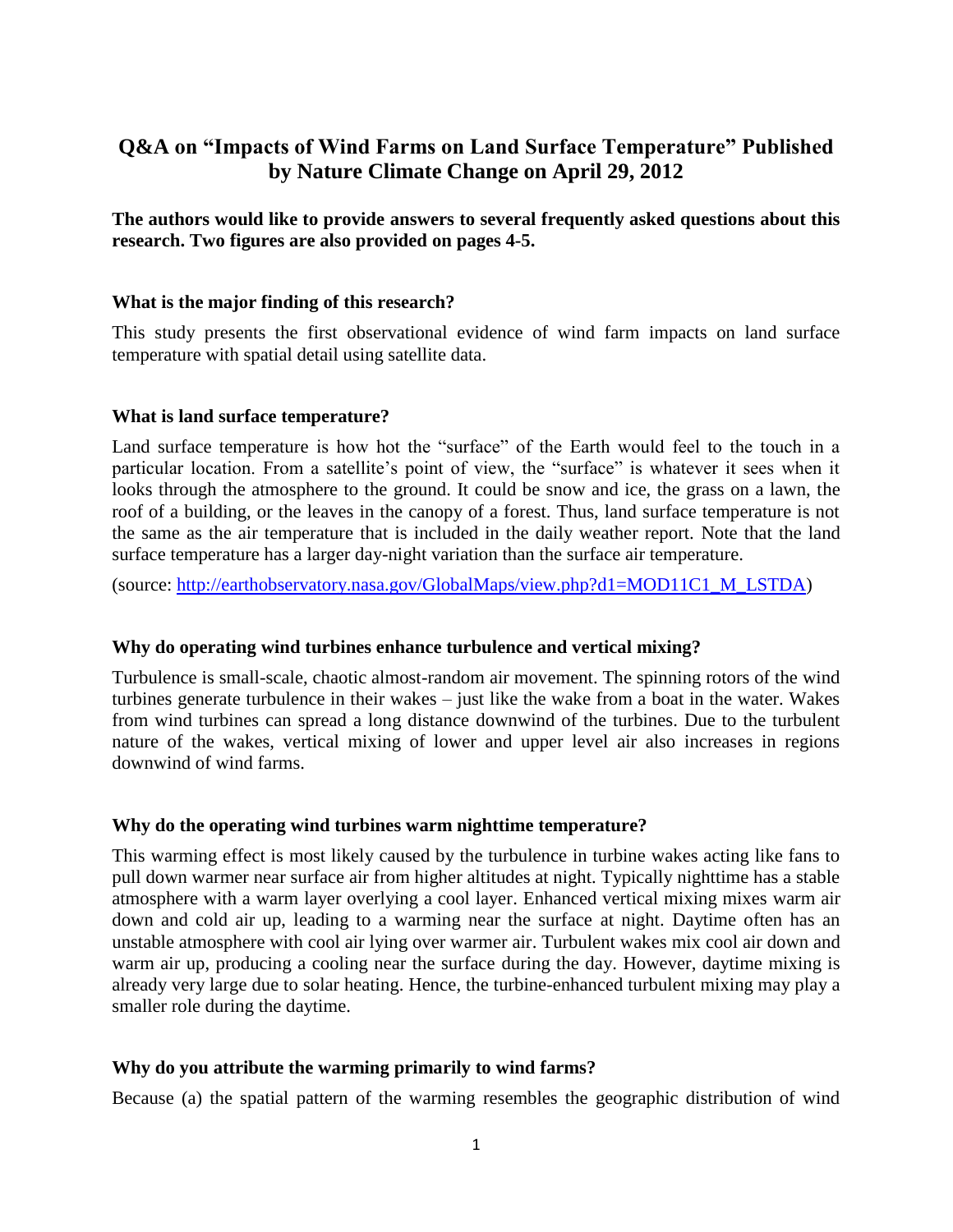turbines and (b) the year-to-year land surface temperature over wind farms shows a persistent upward trend from 2003 to 2011, consistent with the increasing number of operational wind turbines with time. FAA data shows that the number of wind turbines over the study region has gone up from 111 in 2003 to 2358 in 2011.

### **How to interpret the magnitude of the estimated warming effect?**

We found a nighttime warming effect over wind farms of up to 0.72 °C per decade relative to nearby non-wind farm regions for the nine-year period during which data was collected. It is important to keep the following points in mind when interpreting our results.

First, the land surface temperature measures the temperature of the Earth's surface, which has a stronger day-night variation than the surface air temperature from daily weather reports. Therefore, the impacts of wind farms on the surface air temperature should be within the nearsurface boundary layer and smaller than the land surface temperature signal presented in this paper.

Second, as this analysis is from a short period over a region with rapid growth of wind farms, we expect our estimates to give higher values than those estimated in other locations and over longer periods.

Third, we express the warming effect as a linear trend in  $\mathrm{C}$  per decade units. This is just one simple way to quantify the wind farm impacts while reducing the year-to-year data noise. The estimated warming trend only applies to the study region and to the study period, and thus should not be extrapolated linearly into other regions (e.g., globally) or over longer periods (e.g., for another 20 years). For a given wind farm, the warming effect would likely reach a limit rather than continue to increase if no new wind turbines are added.

Fourth, satellite data do contain errors and noise due to cloud contamination and imperfection of retrieval algorithms. Uncertainties also exist in locating wind turbines as well as their operating times. In addition, other factors may also modify local land surface temperature. Considering the complexity of the issue, our results should be interpreted as illustrative rather than definitive.

Finally, compared to impacts of other human-made land use changes, the estimated warming over the wind farms is small. The "urban heat-island" effect, for example, in Austin TX or phoenix in AZ, could be several degrees °C warmer than the surrounding less developed areas.

**Overall, the warming effect reported in this study is local and is small compared to the strong background year-to-year land surface temperature changes. Very likely, the wind turbines do not create a net warming of the air and instead only redistribute the air's heat near the surface (the turbine itself does not generate any heat), which is fundamentally different from the large-scale warming effect caused by increasing atmospheric concentrations of greenhouse gases due to the burning of fossil fuels.**

**Possible impacts on weather and climate?**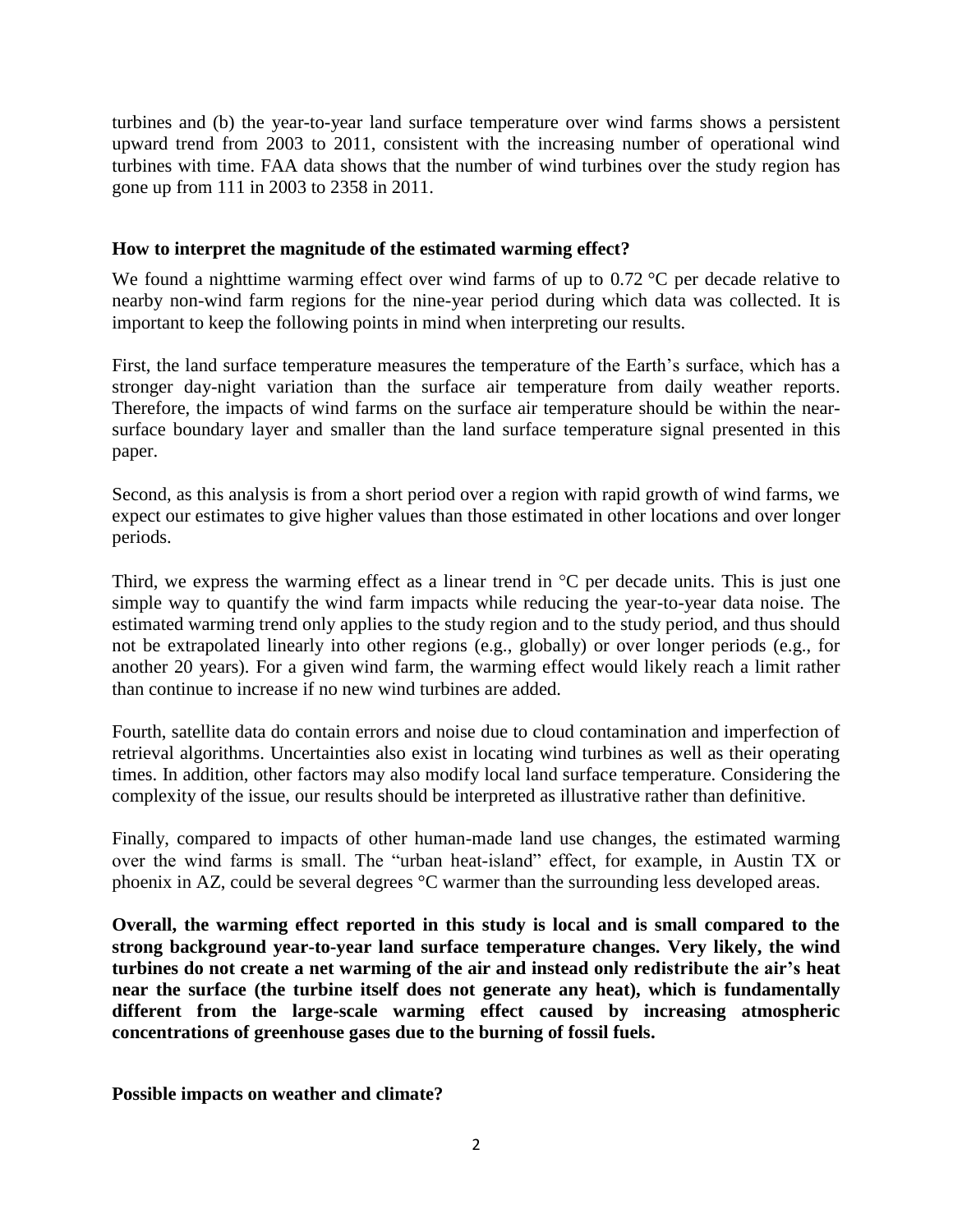Wind energy is among the world's fastest growing sources of energy. The U.S. wind industry has experienced a remarkably rapid expansion of capacity in recent years. While converting wind's kinetic energy into electricity, wind turbines modify surface-atmosphere exchanges and transfer of energy, momentum, mass and moisture within the atmosphere. These changes, if spatially large enough, might have noticeable impacts on local to regional weather and climate.

Given the present installed capacity and the projected growth in installation of wind farms across the world, this study draws attention to an important scientific issue that requires further investigation. We need to better understand the system with observations and better describe and model the complex processes involved to predict how wind farms may affect future weather and climate.

## **What will you do next?**

Understanding wind farm-atmosphere interactions is a critical emerging topic. This article is a first step in exploring the potential of using satellite data to quantify the possible impacts of big wind farms on weather and climate. We are now expanding this approach to other wind farms and building models to understand the physical processes and mechanisms driving the interactions of wind turbines and the atmosphere boundary layer near the surface.

### **Any implications for wind energy industry?**

We need to realize that the build-up of  $CO<sub>2</sub>$  in the atmosphere due to the burning of fossil fuels will have global impacts, while the warming effect reported in this study is local and is small. Generating wind power creates no emissions, uses no water, and is likely green. Wind power is going to be a part of the solution to the climate change, air pollution and energy security problem. Understanding the impacts of wind farms is critical for developing efficient adaptation and management strategies to ensure long-term sustainability of wind power.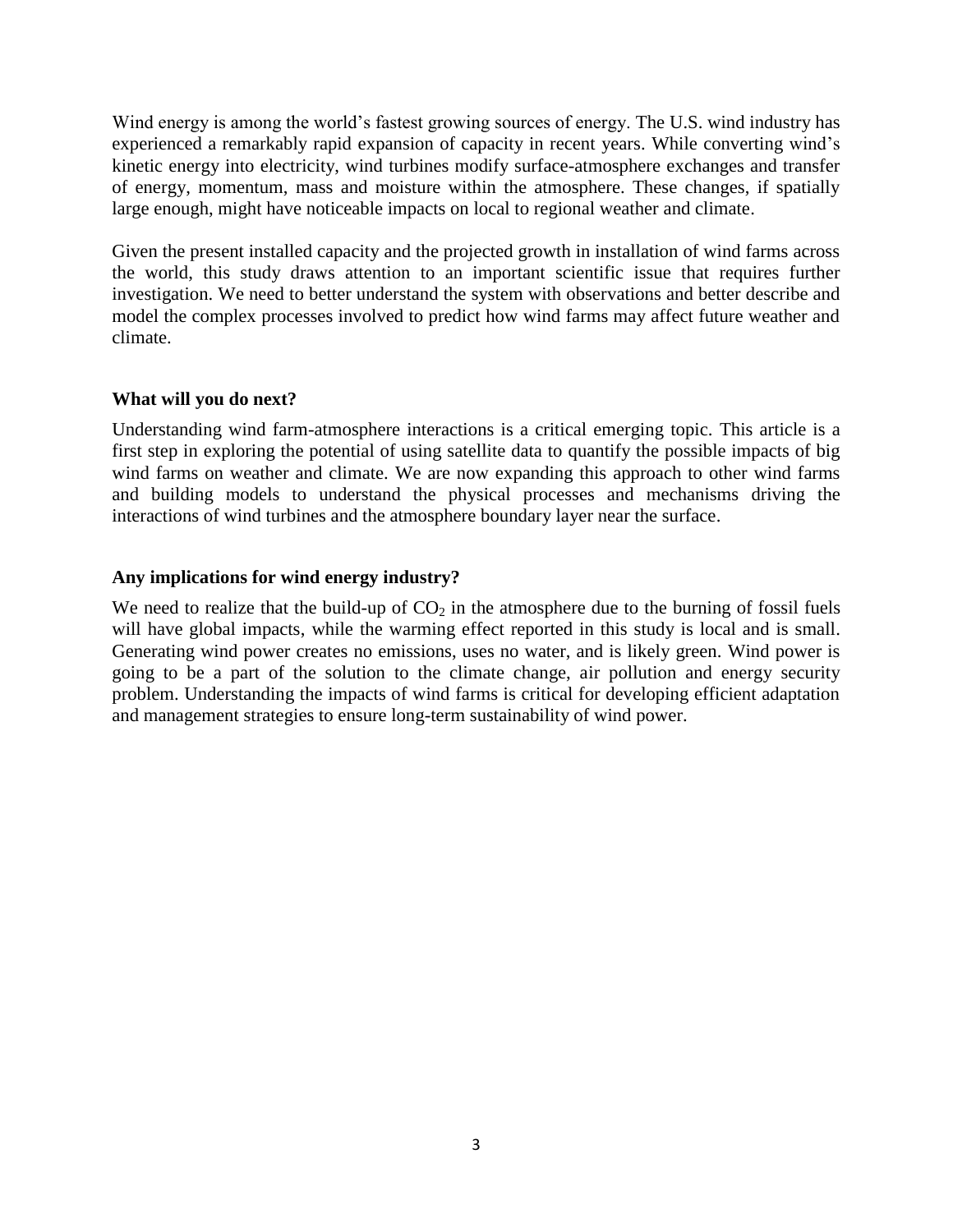

**Figure 1**: Nighttime land surface temperature (LST, °C) differences between 2010 and 2003 (2010 minus 2003) in summer (June-July-August). Pixels with plus symbol have at least one wind turbine. A regional mean value  $(0.592 \text{ °C})$  was removed to emphasize the relative LST changes at pixel level and so the resulting warming or cooling rate represents a change relative to the regional mean value. The LST data were derived from MODIS (Moderate Imaging Spectroradiometer) instruments on NASA's Aqua and Terra satellites. Note that LST measures the radiometric temperature of the Earth's surface itself - It has a larger diurnal variation than surface air temperature used in daily weather reports.

(The high quality image can be downloaded at [http://www.atmos.albany.edu/facstaff/zhou/tmp/Figure1.jpg\)](http://www.atmos.albany.edu/facstaff/zhou/tmp/Figure1.jpg)

Courtesy: Liming Zhou